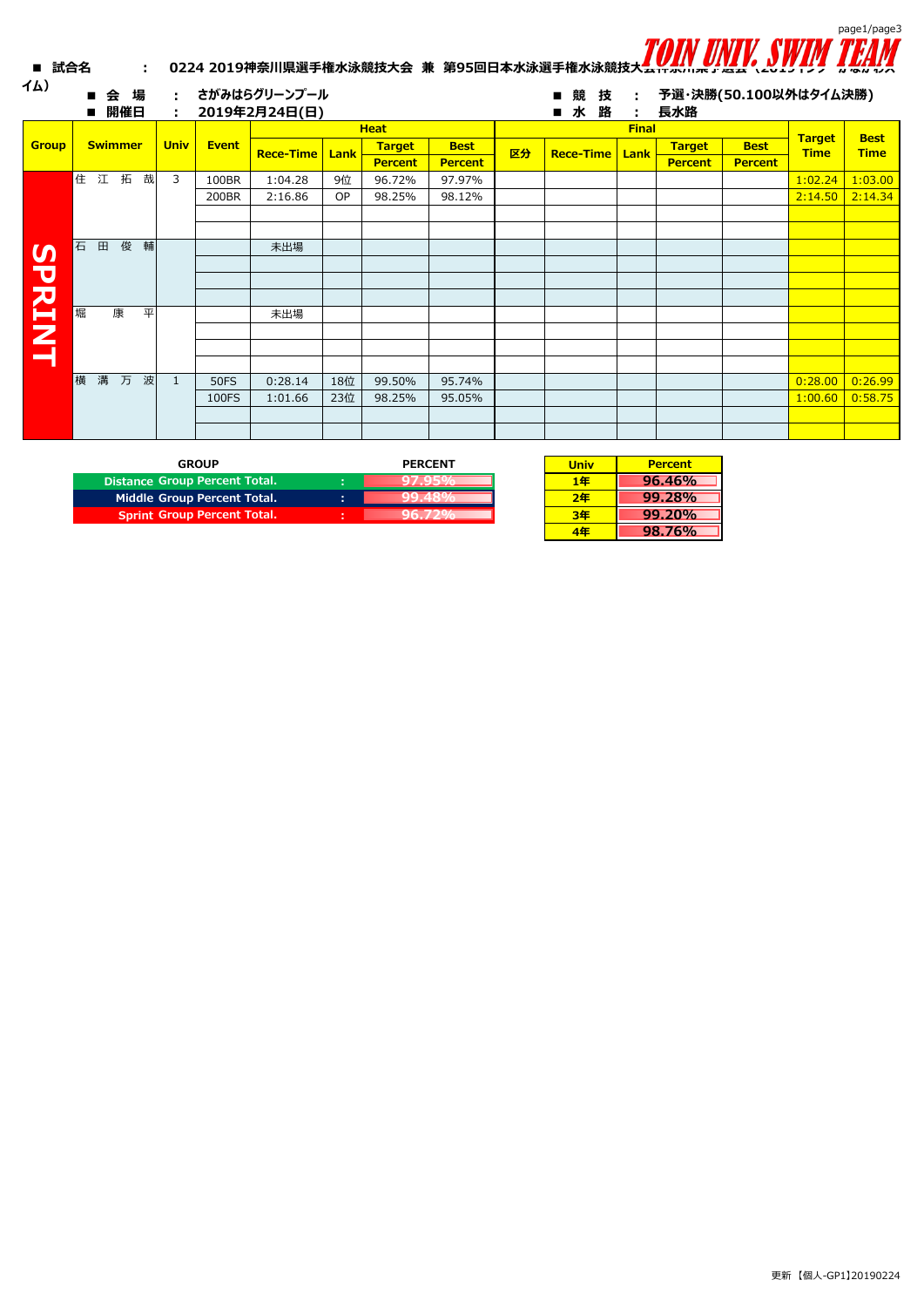| 試合名           |   |     |                | ÷.     |                |              | 0224 2019神奈川県選手権水泳競技大会 兼 第95回日本水泳選手権水泳競技大会补力 |           |                  |                   |    |                  |                   |                | Toin univ. Swim       |                              | page2/page3                            |
|---------------|---|-----|----------------|--------|----------------|--------------|----------------------------------------------|-----------|------------------|-------------------|----|------------------|-------------------|----------------|-----------------------|------------------------------|----------------------------------------|
| ム)            |   |     | 会場<br>開催日      |        | ÷.             |              | さがみはらグリーンプール<br>2019年2月24日(日)                |           |                  |                   |    | ■競技<br>■ 水 路     | ÷<br>$\mathbf{L}$ | 長水路            | 予選・決勝(50.100以外はタイム決勝) |                              |                                        |
|               |   |     |                |        |                |              |                                              |           | <b>Heat</b>      |                   |    |                  | <b>Final</b>      |                |                       |                              |                                        |
| <b>Group</b>  |   |     | <b>Swimmer</b> |        | <b>Univ</b>    | <b>Event</b> | <b>Rece-Time</b>                             | Lank      | <b>Target</b>    | <b>Best</b>       | 区分 | <b>Rece-Time</b> |                   | <b>Target</b>  | <b>Best</b>           | <b>Target</b><br><b>Time</b> | <b>Best</b><br><b>Time</b>             |
|               |   |     |                |        |                |              |                                              |           | <b>Percent</b>   | <b>Percent</b>    |    |                  | Lank              | <b>Percent</b> | <b>Percent</b>        |                              |                                        |
|               |   | 阿部  |                | 峻也     | 3              | 100FS        | 0:52.43                                      | 13位       | 98.00%           | 100.89%           |    |                  |                   |                |                       | 0:51.40                      | 0:52.90                                |
|               |   |     |                |        |                | 200FLY       | 2:04.20                                      | OP        | 98.11%           | 99.53%            |    |                  |                   |                |                       |                              | $2:01.90$ 2:03.62                      |
|               |   |     |                |        |                |              |                                              |           |                  |                   |    |                  |                   |                |                       |                              |                                        |
|               |   |     |                |        |                |              |                                              |           |                  |                   |    |                  |                   |                |                       |                              |                                        |
|               | 加 |     | 藤              | 樹      | 3              | 100FLY       | 0:55.87                                      | 9位        | 98.97%           | 100.41%           |    |                  |                   |                |                       |                              | 0.55.30   0.56.10                      |
|               |   |     |                |        |                | 200FLY       | 2:01.59                                      | OP        | 99.51%           | 100.48%           |    |                  |                   |                |                       |                              | $2:01.00$ 2:02.18                      |
|               |   |     |                |        |                |              |                                              |           |                  |                   |    |                  |                   |                |                       |                              |                                        |
|               |   | 柳 沢 |                | 駿成     | 3              | 100FS        | 0:53.15                                      | 24位       | 98.37%           | 99.03%            |    |                  |                   |                |                       | 0.52.30   0.52.64            |                                        |
|               |   |     |                |        |                | 200IM        | 2:09.01                                      | OP        | 98.02%           | 98.54%            |    |                  |                   |                |                       |                              | $2:06.50$ 2:07.15                      |
|               |   |     |                |        |                |              |                                              |           |                  |                   |    |                  |                   |                |                       |                              |                                        |
|               |   |     |                |        |                |              |                                              |           |                  |                   |    |                  |                   |                |                       |                              |                                        |
|               |   |     |                | 若狭向日葵  | 3              | 100FLY       | 1:03.65                                      | 9位        | 99.76%           | 99.32%            |    |                  |                   |                |                       | $1:03.50$ 1:03.22            |                                        |
|               |   |     |                |        |                | 200FLY       | 2:19.52                                      | OP        | 96.04%           | 97.05%            |    |                  |                   |                |                       |                              | $2:14.20$ 2:15.52                      |
|               |   |     |                |        |                |              |                                              |           |                  |                   |    |                  |                   |                |                       |                              |                                        |
|               |   |     |                |        |                |              |                                              |           |                  |                   |    |                  |                   |                |                       |                              |                                        |
|               | 坂 |     | 本              | 陸      | $\overline{2}$ | 400IM        | 4:34.50                                      | OP        | 99.45%           | 100.25%           |    |                  |                   |                |                       |                              | $4:33.00$ 4:35.18                      |
|               |   |     |                |        |                |              |                                              |           |                  |                   |    |                  |                   |                |                       |                              |                                        |
|               |   |     |                |        |                |              |                                              |           |                  |                   |    |                  |                   |                |                       |                              |                                        |
|               | 滝 |     | 沢              | 健      | $\overline{2}$ | 200BA        | 2:06.64                                      | <b>OP</b> | 99.49%           | 98.47%            |    |                  |                   |                |                       |                              | $2:06.00$ 2:04.73                      |
|               |   |     |                |        |                |              |                                              |           |                  |                   |    |                  |                   |                |                       |                              |                                        |
|               |   |     |                |        |                |              |                                              |           |                  |                   |    |                  |                   |                |                       |                              |                                        |
| <b>MIDDLE</b> |   |     |                |        |                |              |                                              |           |                  |                   |    |                  |                   |                |                       |                              |                                        |
|               |   | 保 坂 |                | 誠也     | 2              | 200FS        | 1:57.41                                      | OP        | 97.00%           | 97.39%            |    |                  |                   |                |                       | $1:53.99$ 1:54.42            |                                        |
|               |   |     |                |        |                | 400FS        | 4:04.43                                      | OP        | 98.15%           | 100.62%           |    |                  |                   |                |                       |                              | $4:00.00$ 4:05.96                      |
|               |   |     |                |        |                |              |                                              |           |                  |                   |    |                  |                   |                |                       |                              |                                        |
|               |   |     |                |        |                |              |                                              |           |                  |                   |    |                  |                   |                |                       |                              |                                        |
|               |   | 鵜 飼 |                | 雪菜     | $\overline{2}$ | <b>50BA</b>  | 0:30.36<br>2:21.93                           | 3位<br>OP  | 98.80%<br>98.45% | 101.20%<br>98.45% |    | 00:29.91         | 3位                | 100.30%        | 102.67%               |                              | $0:30.00$ 0:30.73<br>$2:19.76$ 2:19.76 |
|               |   |     |                |        |                | 200IM        |                                              |           |                  |                   |    | JAPAN OPEN突破!    |                   |                |                       |                              |                                        |
|               |   |     |                |        |                |              |                                              |           |                  |                   |    |                  |                   |                |                       |                              |                                        |
|               |   |     |                | 水口文那   | 2              | 100FLY       | 1:03.80                                      | 10位       | 98.73%           | 99.98%            |    |                  |                   |                |                       |                              | $1:03.00$ 1:03.79                      |
|               |   |     |                |        |                | 200FLY       | 2:21.82                                      | OP        | 96.10%           | 98.06%            |    |                  |                   |                |                       | $2:16.50$ 2:19.12            |                                        |
|               |   |     |                |        |                |              |                                              |           |                  |                   |    |                  |                   |                |                       |                              |                                        |
|               |   |     |                |        |                |              |                                              |           |                  |                   |    |                  |                   |                |                       |                              |                                        |
|               |   |     |                | 伊藤達斗   | 1              | 200FLY       | 2:06.95                                      | <b>OP</b> | 97.21%           | 98.24%            |    |                  |                   |                |                       |                              | $2:03.50$ 2:04.76                      |
|               |   |     |                |        |                |              |                                              |           |                  |                   |    |                  |                   |                |                       |                              |                                        |
|               |   |     |                |        |                |              |                                              |           |                  |                   |    |                  |                   |                |                       |                              |                                        |
|               |   |     |                | 山本 太一郎 |                |              | 未出場                                          |           |                  |                   |    |                  |                   |                |                       |                              |                                        |
|               |   |     |                |        |                |              |                                              |           |                  |                   |    |                  |                   |                |                       |                              |                                        |
|               |   |     |                |        |                |              |                                              |           |                  |                   |    |                  |                   |                |                       |                              |                                        |
|               |   |     |                |        |                |              |                                              |           |                  |                   |    |                  |                   |                |                       |                              |                                        |
|               |   |     |                | 前田未夢   |                |              | 未出場                                          |           |                  |                   |    |                  |                   |                |                       |                              |                                        |
|               |   |     |                |        |                |              |                                              |           |                  |                   |    |                  |                   |                |                       |                              |                                        |
|               |   |     |                |        |                |              |                                              |           |                  |                   |    |                  |                   |                |                       |                              |                                        |
|               |   |     |                |        |                |              |                                              |           |                  |                   |    |                  |                   |                |                       |                              |                                        |

| <b>GROUP</b>                       | <b>PERCENT</b> | Univ | <b>Percent</b> |
|------------------------------------|----------------|------|----------------|
| Distance Group Percent Total.      |                | 1年   | 96.46%         |
| Middle Group Percent Total.        |                | 2年   | 99.28%         |
| <b>Sprint Group Percent Total.</b> |                | 3年   | 99.20%         |
|                                    |                | - -  |                |

| Univ | <b>Percent</b> |
|------|----------------|
| 1年   | $96.46\%$      |
| 2年   | 99.28%         |
| 3年   | $99.20\%$      |
| 4年   | 98.76%         |